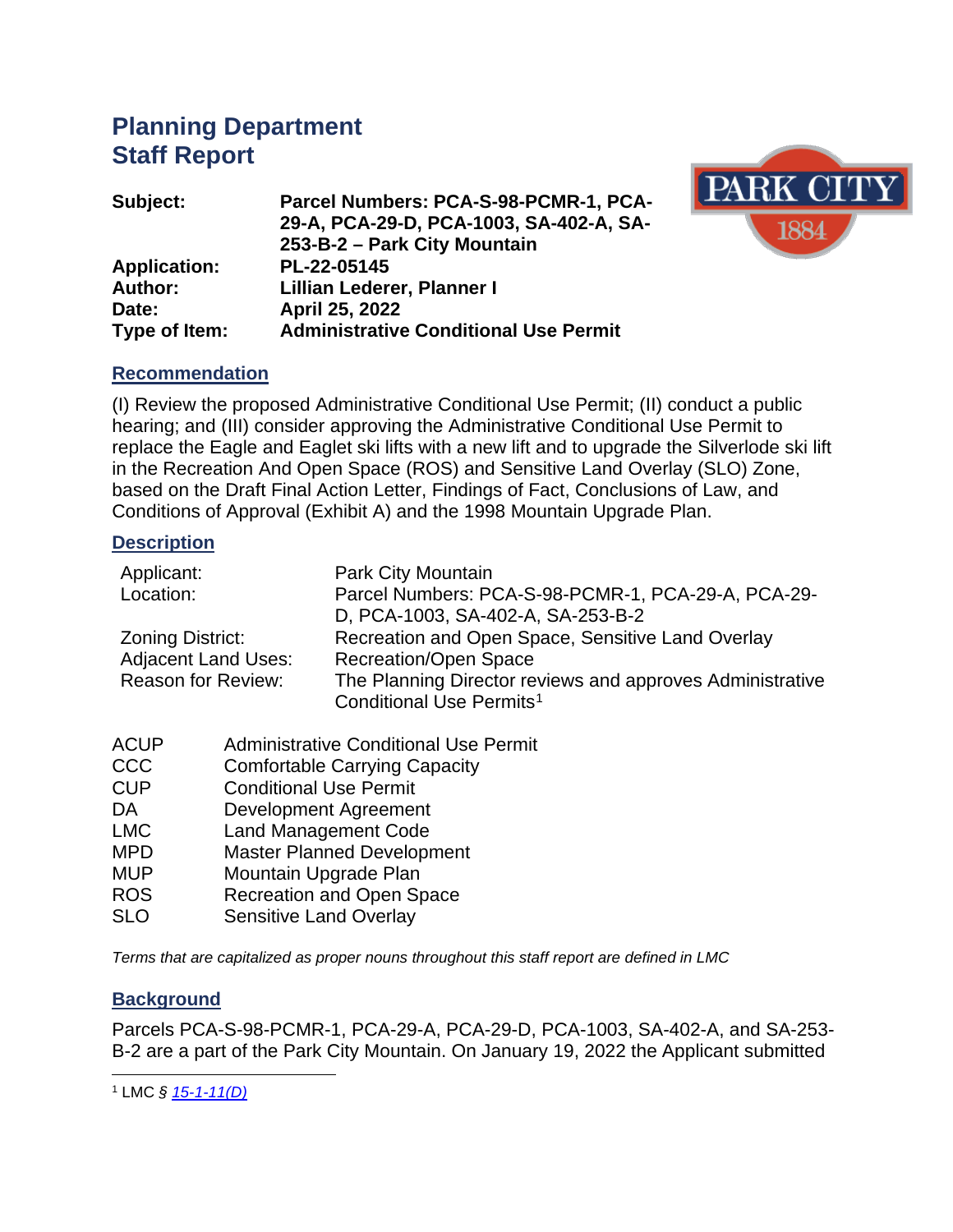an Administrative Conditional Use Permit applicant to replace the Eagle and Eaglet ski lifts with a new lift and to upgrade the Silverlode ski lift in the ROS and SLO. Staff deemed the Application complete on April 5, 2022.

Park City Mountain has a [1998 Development Agreement](https://www.parkcity.org/home/showpublisheddocument/68703/637394270132070000) (DA) that includes an approved [Mountain Upgrade Plan](https://www.parkcity.org/home/showpublisheddocument/69252/637394301102600000) (MUP). The MUP planned for and included ski lift upgrades regarding relative location for the lifts, and the Comfortable Carrying Capacity (CCC) for the Park City Side of the Resort.

The Comfortable Carrying Capacity (CCC) is a measurement analytic tool of the ski Resort to understand their daily carrying capacity of skiers on the mountain. The number compares several variables (such as ski lifts, trails, or staging capacities) that contribute to the mountain's carry capacity, and help to improve the skier experience. As stated on pages 11-12 of the DA, the DA allows for ski lift upgrades within the MUP to be reviewed and approved or rejected administratively (see Exhibit J), **if** the upgrades align with the criteria of the agreement:

- 1. Consistency with the Mountain Upgrade plan. The selection of lift transportation type shall be at the sole discretion of the Developer.
- 2. The Community Development Director may identify certain techniques as identified in the Park City Mountain Resort Resource Management Plan - Visual Management Guidelines to mitigate any impact to the view shed. The techniques include realignment, re-vegetation, and special silvacultural treatments between ski spaces to achieve the necessary blending. Traditional openings for ski trails and lifts with straight edges and uniform widths will be minimized to the greatest extent possible. Interconnected ski spaces of variable width and length, which are linked together in the fall-line to take advantage of the natural open spaces and vegetative conditions, islands and glades, natural or natural appearing trail edges, are preferred. Trails that are designed for base area return or circulation between fall line areas shall be designed for appropriate grades and widths consistent with minimizing visual impact.
- 3. Ski run lighting shall be consistent with the Park City lighting standards Glare shall be minimized to the greatest extent possible.
- 4. Lift towers shall be painted or otherwise treated to blend with the natural surroundings. The color black, as currently used on the Payday Lift, is considered to be the most appropriate. Other colors may be appropriate that are consistent with low contrast with the surrounding vegetation and terrain. Galvanized lift equipment shall be treated to minimize reflectivity.
- 5. Vegetation management, re-vegetation and erosion control techniques shall be designed in accordance with the Park City Mountain Resort Resource Management Plan - Vegetation Management Plan and Re-vegetation Guidelines. The objective shall be to achieve a vegetative condition that enhances the skier experience and long term forest health. Re-vegetation shall be designed to control erosion and to restore ground cover as quickly as possible after ground disturbing activities.
- 6. Parking. At all times Developer shall assure that it has adequate parking or has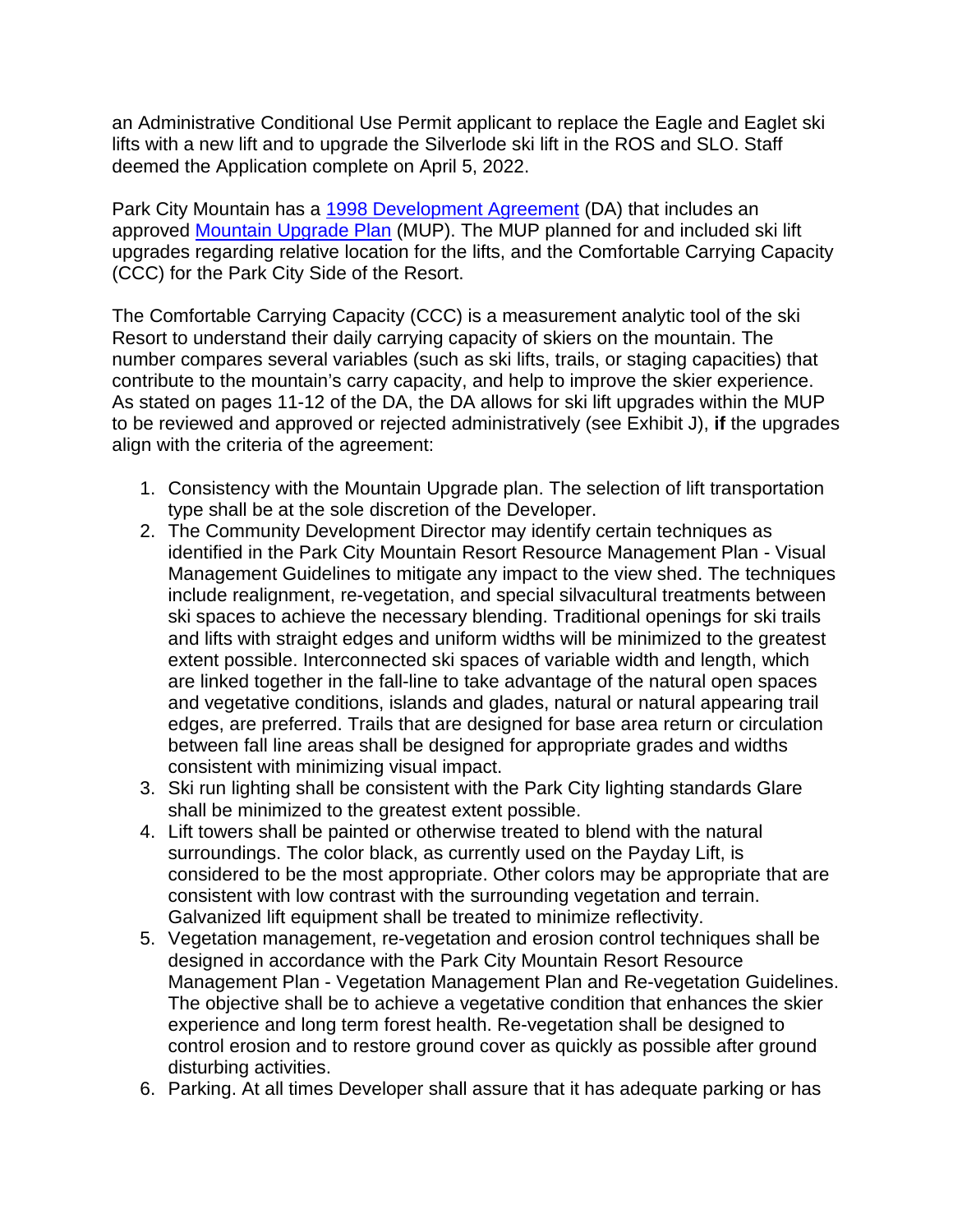implemented such other assurances, as provided in the Parking Mitigation Plan, to mitigate the impact of any proposed expansion of lift capacity.

The MUP allows for a maximum CCC of 13,700. A CCC update submitted by SE Group indicates that the Resort has a current CCC of 12,570 (Exhibit G), and that the Resort is operating within its allowed CCC outlined in the 1998 MUP.

In 2015, PCM installed the Quicksilver Gondola, which was not included in the MUP. As the Gondola was not proposed in the MUP, it required Planning Commission review and approval.

Also in 2015, the Planning Department approved an Administrative Conditional Use Permit for the upgrades of King Con and Motherlode lifts. Both lift upgrades were outlined in and complied with the MUP, and the application was therefore reviewed and approved by staff administratively.

In 2008, PCM proposed installation of the Crescent lift. The location of the Crescent lift was not accounted for under the MUP, and therefore required Planning Commission review and approval.

### **Current Proposal**

The existing Eagle and Eaglet lifts are proposed to be combined and replaced as one ski lift. The proposed Eagle lift would be upgraded from a four-person to a six-person chairlift, referred to as the Chondola lift in the MUP. The new Eagle (Chondola lift) is recorded in the MUP as a lift with up to 1230 CCCs. The Applicant's proposed lift will parallel the alignment of the originally planned Chondola, but will extend approximately half the length of the originally proposed line (see Exhibit C). The proposed lift will add 580, instead of 1230, CCCs, and will include an unload-only mid-station for skiers to access other parts of the mountain. The Eagle and Eaglet lifts will be dismantled and no longer in service (see Condition of Approval 9).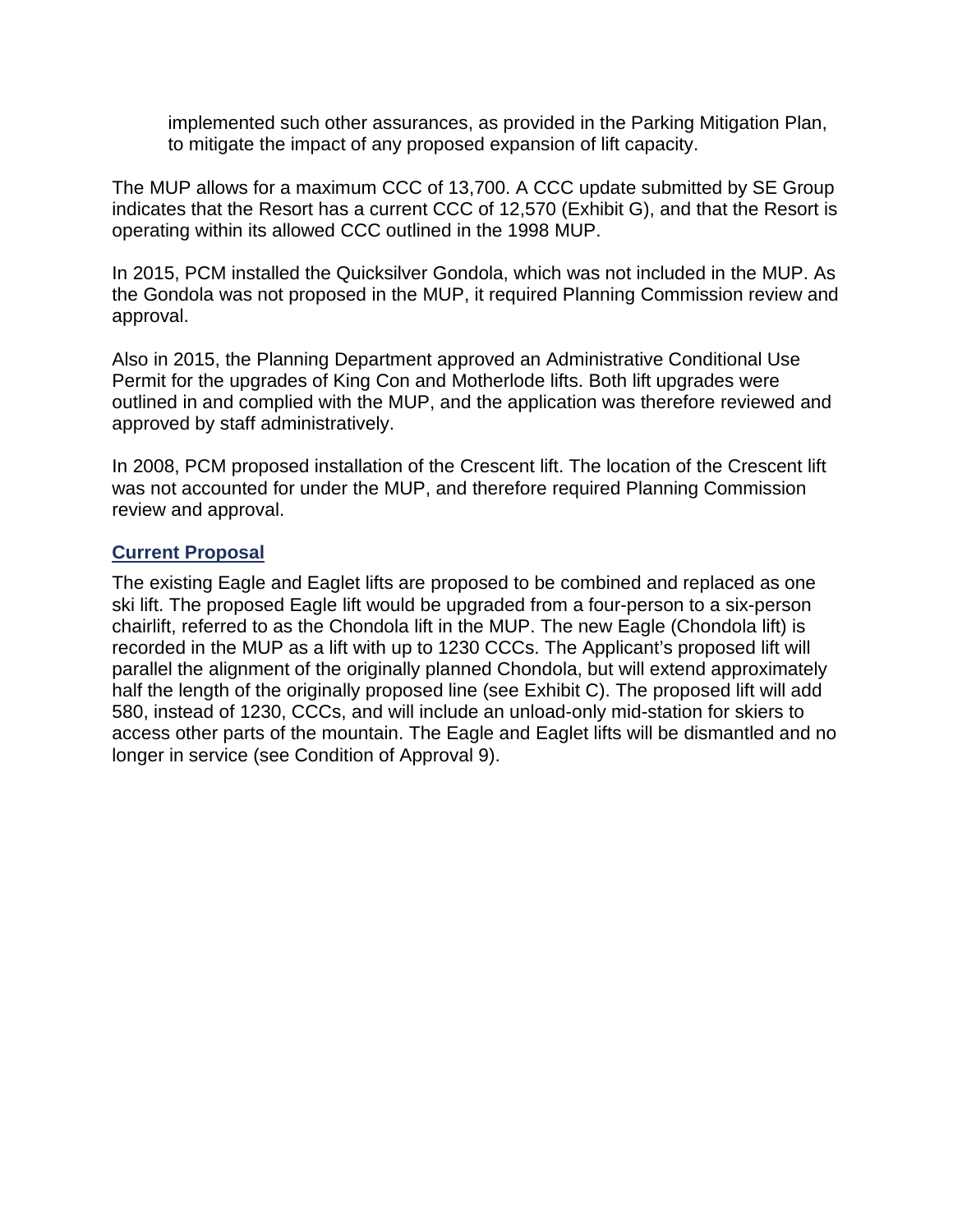

The Silverlode lift would remain in the same location, with a slightly new alignment due to new towers and footings. The lift would be upgraded from a six-person to an eightperson chairlift, and the CCC would increase from the current 1650 to 1820. The MUP allows the Silverlode lift to be upgraded to 2080 CCC, and therefore this proposed upgrade complies with the MUP.

Both proposed upgrades fall under the MUP (see Exhibits C, D, and E), and therefore are being reviewed administratively. According to Exhibit G, both upgrades are proposed to help alleviate the on-mountain traffic by increasing the number of skiers in the air, and taking more of them away from the lift lines. The Three Kings Lift CCC will be reduced due to additional out of base options with the new Eagle (Chondola lift). According to the Applicant, these upgrades are not proposed to increase the number of skiers on the mountain, but to enhance the on-mountain skier experience

| Lift                      | <b>1998 MUP</b> | <b>Current 2021/2022</b> | Proposed 2022 |
|---------------------------|-----------------|--------------------------|---------------|
| Silverlode                | 2080            | 1650                     | 1820          |
| Eagle                     | 250             | 90                       |               |
| Eaglet                    |                 | 50                       |               |
| New Eagle (Chondola lift) | 1230            | $\overline{\phantom{0}}$ | 580           |
| <b>Three Kings</b>        |                 | 580                      | 260           |
| <b>Net Change</b>         |                 |                          | $+290(2.3%)$  |

| <b>Comfortable Carrying Capacity Analysis (see Exhibit H for full details)</b> |
|--------------------------------------------------------------------------------|
|--------------------------------------------------------------------------------|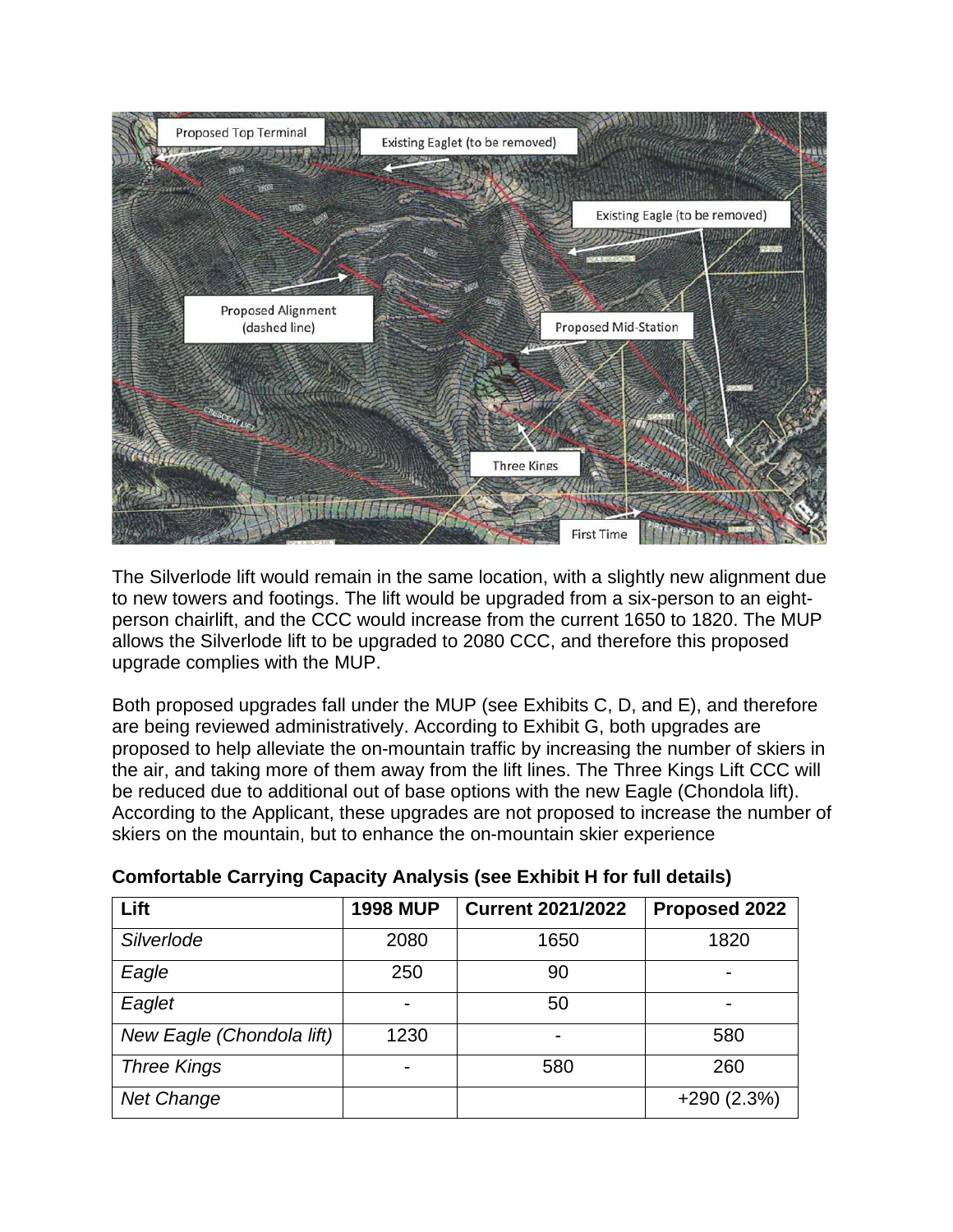Park City Staff hired a consultant, Ecosign, to confirm the CCC estimates provided by the Applicant. Ecosign determined the CCCs to be in close compliance with the provided data.

The number of skiers that can access the mountain will not be greatly impacted. The Applicant is not proposing additional parking. Per Ecosign's review, "An increase in CCC doesn't not directly cause an increase in business or in demand," and therefore does not create the need for additional parking (see Exhibit M).

Since the proposed lifts are within the scope of the MUP, and the CCCs stay beneath the total allowed CCCs, the proposed project complies with Criteria 1 of the DA for administrative staff-level review.

# **Analysis**

## **(I) The proposal complies with the Recreation And Open Space Zoning District Requirements outlined in LMC Chapter [15-2.7.](https://parkcity.municipalcodeonline.com/book?type=ordinances#name=15-2.7_Recreation_And_Open_Space_(ROS)_District)**

Passenger Tramway Stations and Ski Lifts are Conditional Uses per LMC § [15-2.7-2\(C\).](https://parkcity.municipalcodeonline.com/book?type=ordinances#name=15-2.7-2_Uses) However, per the Master Planned Development for Park City Mountain, any ski lift upgrades consistent with the MUP are considered for review under an Administrative Conditional Use Permit (see Exhibit J).

**Design Requirements-** The plans dated April 5, 2022, meet the DA requirements for treatment and color which will be similar to existing lift equipment and galvanized (see Exhibit B).

**Setbacks-** All setbacks for the Recreation and Open Space Zone are 25'. The existing and proposed Eagle lift crosses parcels SA-402-A, PCA-1003, PCA-29-A, PCA-29-D, SA-253-B-2, and PCA-S-98-PCMR-1. The existing Silverlode and Eaglet lift lie entirely within parcel PCA-S-98-PCMR-1. The upgraded Silverlode and new Eagle (Chondola lift) will comply with required Setbacks (see Condition of Approval 8).

**Height-** The maximum building height for the Recreation and Open Space Zone is 28'. However, LMC § [15-2.7-4\(A\)\(3\)](https://parkcity.municipalcodeonline.com/book?type=ordinances#name=15-2.7-4_Building_Height) states "[s]ki lift or tramway towers may extend above the maximum Zone Height subject to visual analysis and administrative approval by the Planning Director." See Exhibit I to view the Applicant's visual analysis.

The Planning Director determined that the lift towers that exceed height for the zone are appropriate and will have minimal additional impact in comparison to existing ski lifts towers (see Exhibit I).

## **(II) The proposal complies with the Sensitive Land Overlay Zoning District Requirements outlined in LMC Chapter [15-2.21.](https://parkcity.municipalcodeonline.com/book?type=ordinances#name=14-1-4_Duties_And_Responsibilities_Of_The_Forestry_Advisory_Board)**

The Applicant provided materials regarding Steep Slopes, Ridge Line Areas, wetlands,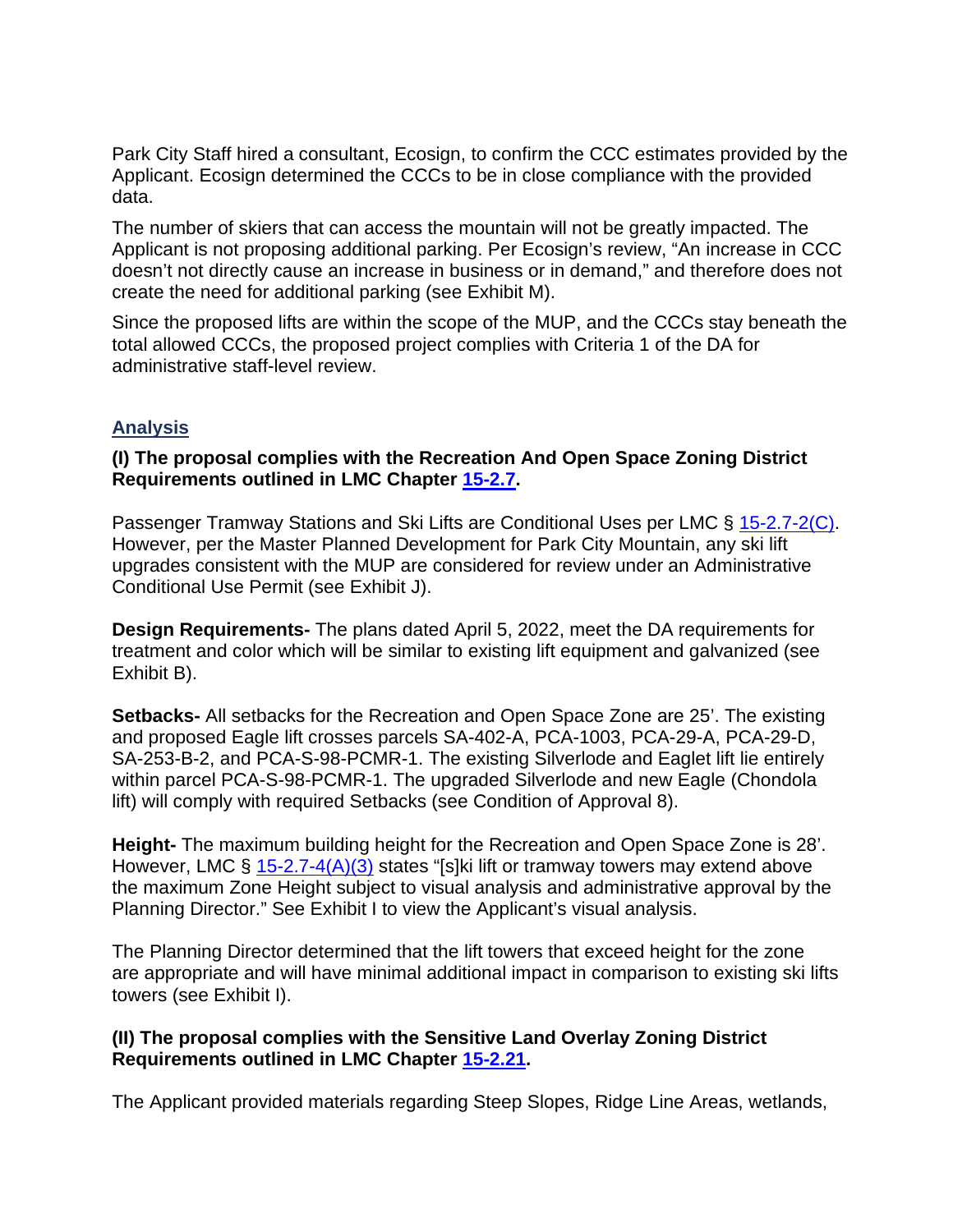Stream Corridors, Wildland interface, and wildlife habitat Areas (see Exhibit F).

- The proposed locations for the new Eagle (Chondola lift) towers fall on Very Steep Slopes; this is not an unusual practice for ski lifts and therefore, they are allowed for construction.
- The Silverlode lift will not change locations, and therefore the ridgeline view is not significantly impacted. Although the alignment is changing slightly, the new Eagle (Chondola lift) will have a similar route to the existing lifts, and the ridgeline view is also not significantly impacted when compared to existing conditions (see Exhibit B).
- There are no wetlands impacted.
- The existing streams will not be impacted.
- The Wildlife Habitat areas will not be significantly impacted due to the similar locations of the existing and proposed lifts and towers.
- Any removed vegetation will be mulched on-site or be taken off-site to reduce fuel loading and prevent wildfires. The Applicant will be required to replace any removed Significant Vegetation, as required in the SLO Zone (see Condition of Approval 4).

# **(III) The proposal complies with criteria outlined in LMC [§ 15-1-10](https://parkcity.municipalcodeonline.com/book?type=ordinances#name=15-1-11_Special_Applications)(E).**

There are certain Uses that, because of unique characteristics or potential impacts on the municipality, surrounding neighbors, or adjacent land Uses, may not be Compatible in some Areas or may be Compatible only if certain conditions are required that mitigate or eliminate the detrimental impacts.

The Planning Director shall approve a Conditional Use if reasonable conditions are proposed, or can be imposed, to mitigate the reasonably anticipated detrimental effects of the proposed Use in accordance with applicable standards. The Planning Director may deny the Conditional Use if the proposed Use cannot be substantially mitigated by the proposal or imposition of reasonable conditions to achieve compliance with applicable standards. LMC  $\S$  15-1-10.

| <b>CUP Review Criteria</b>      | Analysis of Proposal                                    |
|---------------------------------|---------------------------------------------------------|
| Size and Location of the Site   | <b>Complies:</b> This is an existing Site, utilized for |
|                                 | Outdoor Recreation within the Park City Mountain.       |
|                                 | No significant changes are being made to the site       |
|                                 | which already contains ski lifts.                       |
| Traffic                         | <b>Complies:</b> The Applicant's Parking Mitigation     |
|                                 | Plan includes traffic mitigation with the               |
|                                 | implementation of a paid parking reservation            |
|                                 | system (see Exhibit L).                                 |
| <b>Utility Capacity</b>         | Not Applicable                                          |
| <b>Emergency Vehicle Access</b> | <b>Complies:</b> The ski lifts will not impede          |
|                                 | <b>Emergency Vehicle Access.</b>                        |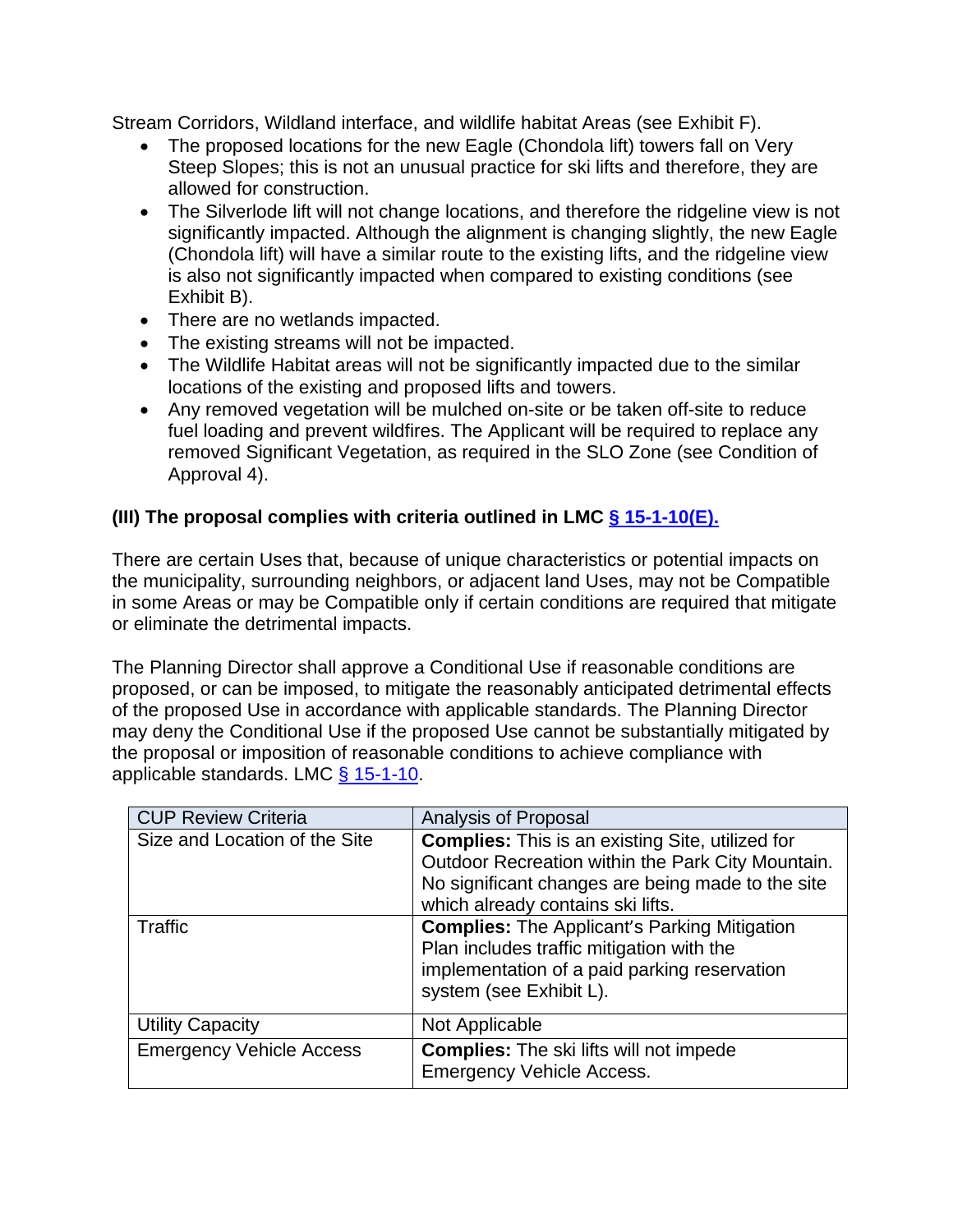| Parking                                                                                                                                                                                                                                                                          | <b>Complies:</b> Per the DA- Criteria 6- the Applicant<br>must show that there is adequate parking. The<br>Applicant has proposed parking mitigation for the<br>next ski season, as seen in Exhibit L. Please see<br>the analysis below.                                                                                                                                                                                                                                         |
|----------------------------------------------------------------------------------------------------------------------------------------------------------------------------------------------------------------------------------------------------------------------------------|----------------------------------------------------------------------------------------------------------------------------------------------------------------------------------------------------------------------------------------------------------------------------------------------------------------------------------------------------------------------------------------------------------------------------------------------------------------------------------|
| Internal Vehicular and<br><b>Pedestrian Circulation System</b>                                                                                                                                                                                                                   | <b>Complies:</b> The upgraded lifts will help to move<br>skiers up the mountain more quickly and work to<br>improve the pedestrian circulation system. The<br>Parking Mitigation Plan includes some internal<br>vehicle mitigation.                                                                                                                                                                                                                                              |
| Fencing, Screening, and<br>Landscaping                                                                                                                                                                                                                                           | <b>Complies:</b> See Condition of Approval 4.                                                                                                                                                                                                                                                                                                                                                                                                                                    |
| Building Mass, Bulk, and<br>Orientation                                                                                                                                                                                                                                          | <b>Complies:</b> The proposed ski lifts are similar in<br>location to the existing ski lifts, and do not<br>significantly detract from the ridgeline.                                                                                                                                                                                                                                                                                                                            |
| <b>Useable Open Space</b>                                                                                                                                                                                                                                                        | <b>Complies:</b> The Useable Open Space will be<br>minorly impacted, and the affected trails will be<br>mitigated by the applicant (see Condition of<br>Approval 5).                                                                                                                                                                                                                                                                                                             |
| Signs and Lighting                                                                                                                                                                                                                                                               | <b>Complies:</b> There are no proposed or approved<br>signs or lighting.                                                                                                                                                                                                                                                                                                                                                                                                         |
| Physical Design and<br><b>Compatibility with Surrounding</b><br><b>Structures</b>                                                                                                                                                                                                | <b>Complies:</b> The ski lifts will be compatible as<br>conditioned with the surrounding structures.                                                                                                                                                                                                                                                                                                                                                                             |
| Noise, Vibration, Odors,<br>Stream, or Other Mechanical<br>Factors                                                                                                                                                                                                               | <b>Complies:</b> See Condition of Approval 6                                                                                                                                                                                                                                                                                                                                                                                                                                     |
| <b>Control of Delivery and Service</b><br>Vehicles, Loading and<br>Unloading Zones, and<br>Screening of Trash and<br><b>Recycling Pickup Areas</b>                                                                                                                               | Not Applicable                                                                                                                                                                                                                                                                                                                                                                                                                                                                   |
| <b>Expected Ownership and</b><br>Management                                                                                                                                                                                                                                      | <b>Complies:</b> The Ownership is private.                                                                                                                                                                                                                                                                                                                                                                                                                                       |
| Within and Adjoining the Site,<br><b>Environmentally Sensitive</b><br>Lands, Physical Mine Hazards,<br>Historic Mine Waste, and Park<br><b>City Soils Ordinance, Steep</b><br>Slopes, and Appropriateness of<br>the Proposed Structure to the<br>Existing Topography of the Site | <b>Complies: The Development Review Committee</b><br>reviewed this project on February 1, 2022, and<br>recommended the Forestry Board review the<br>project. The Forestry Board reviewed this project<br>on February 3, 2022, and requested information<br>regarding vegetation debris removal, existing trail<br>impacts, and Comfortable Carrying Capacity (see<br>Exhibits F and G). The project complies with the<br>conditions regarding the SLO Zone as analyzed<br>above. |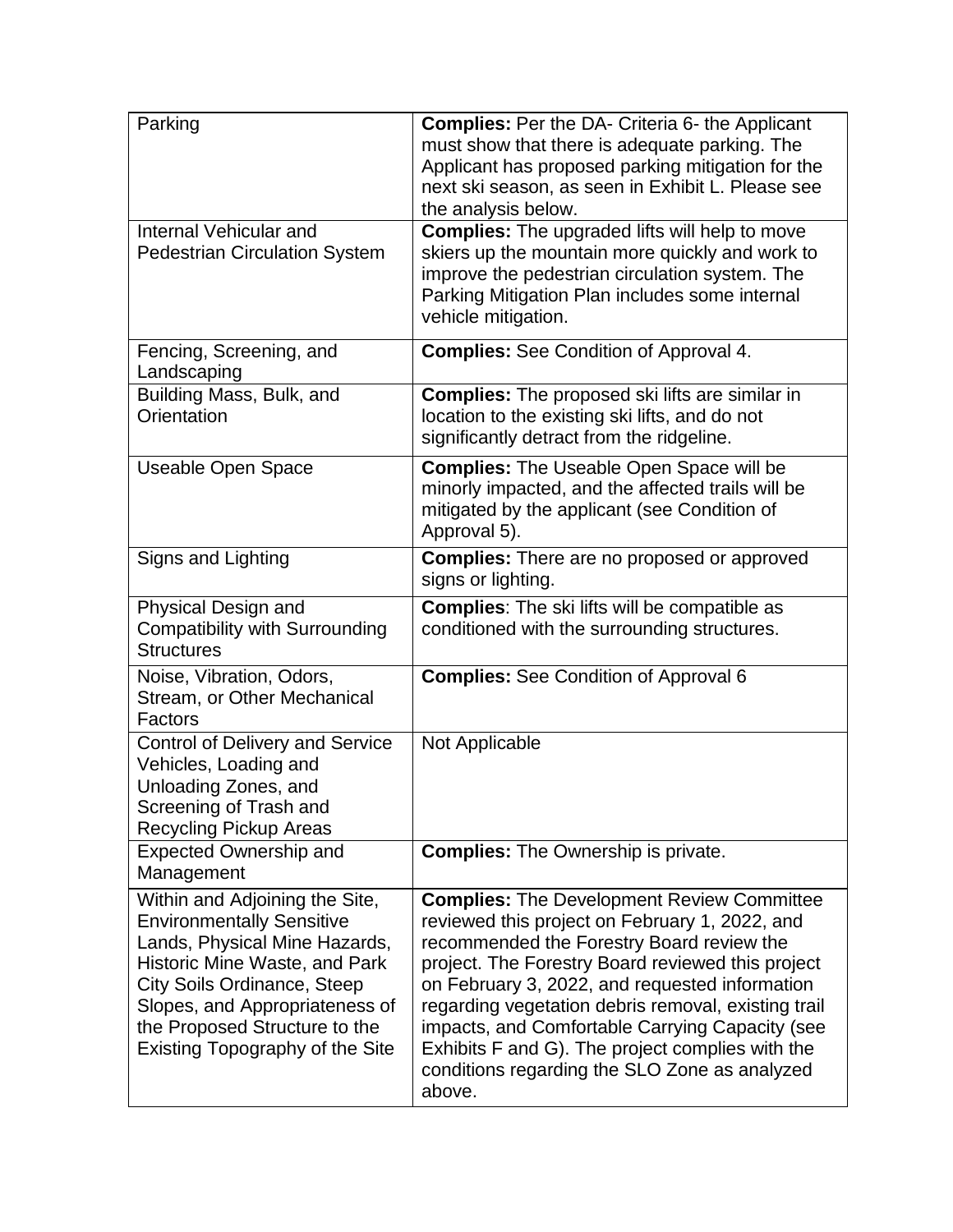| Reviewed for Consistency with   | <b>Complies:</b> The proposed Use of the Site is |
|---------------------------------|--------------------------------------------------|
| the Goals and Objectives of the | consistent with the Goals of the General Plan in |
| Park City General Plan          | making Park City a world class ski destination.  |

### **(IV) The proposal complies with criteria outlined in LMC § [15-4-18,](https://parkcity.municipalcodeonline.com/book?type=ordinances#name=15-4-18_Passenger_Tramways_And_Ski_Base_Facilities) Passenger Tramways And Ski Base Facilities.**

| <b>Review Criteria</b>             | Analysis of Proposal                                                                                                                                                                                                  |
|------------------------------------|-----------------------------------------------------------------------------------------------------------------------------------------------------------------------------------------------------------------------|
| Ownership of Liftway               | <b>Complies:</b> The Applicant has permission from                                                                                                                                                                    |
|                                    | the Owner of the property to upgrade the lifts.                                                                                                                                                                       |
| Width                              | <b>Complies:</b> The new lifts will extend a distance of<br>at least ten feet outward from the vertical plane<br>(see Condition of Approval 7).                                                                       |
| <b>Base or Terminal Facilities</b> | <b>Complies:</b> The base and terminal facilities of the<br>ski lifts will not be constructed in the HR-1 or HRL<br>zones.                                                                                            |
| <b>Crossing of Public Roads</b>    | <b>Complies:</b> The ski lifts will not be constructed<br>over public roads.                                                                                                                                          |
| <b>Utility Clearance</b>           | <b>Complies:</b> The ski lifts will not be constructed<br>over any wires or utility lines.                                                                                                                            |
| Parking and Traffic Plans          | <b>Complies:</b> Per the DA- criteria 6- the Applicant<br>must show that there is adequate parking. The<br>Applicant has proposed parking and traffic<br>mitigation for the next ski season, as seen in<br>Exhibit L. |
| <b>Liftway Setback</b>             | <b>Complies:</b> The ski lifts do not encroach on<br>existing dwellings, and meet the ten-foot setback<br>requirement (see Condition of Approval 12).                                                                 |
| <b>State Regulation</b>            | <b>Complies:</b> See Condition of Approval 8.                                                                                                                                                                         |
| <b>Public Served Purpose</b>       | <b>Complies:</b> The purpose of the lift upgrades are to<br>better improve skier's experiences on the<br>mountain. It will reduce lift lines and times, and<br>get skiers on the mountain quicker.                    |

**Parking-** Although the Applicant's analysis of increased CCC does not indicate there will be an increase in parking demand associated with the proposed lift upgrades, the Applicant was required to submit a Parking Mitigation Plan (PMP) per LMC § 15-4- 18(B)(6) and the DA. Criteria 6 of the DA requires assurance that there is adequate parking to mitigate the impact of any proposed expansion of lift capacity.

The Applicant submitted a Parking Mitigation Plan (dated April 19, 2022) that will be introduced for the 2022/2023 ski season. This plan includes, paid parking reservations, mobile ticket purchasing, and electronic notification and updates related to parking. The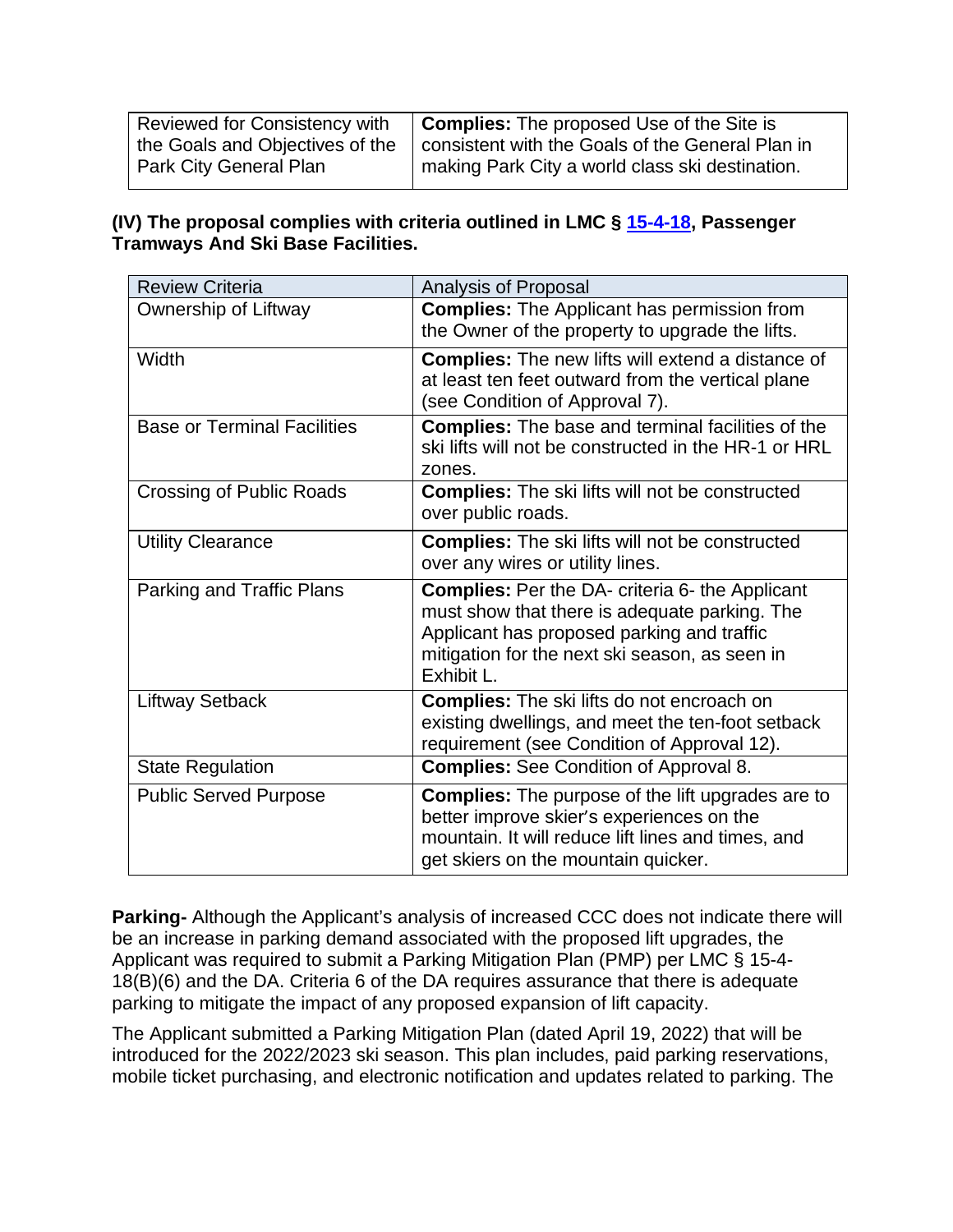PMP The plan also proposes moving 90 employee parking spaces to the parking lot on Munchkin Road.

The Applicant included data in their report that shows a reduction in parking demand by 11%, when paid parking is implemented. See Exhibit L for the full PMP. Staff considers this plan satisfactory and compliant for the proposed Eagle and Silverlode lift upgrades, and recommends Conditions of Approval 11, 13, 14, and 15.

| (V) The proposal complies with the 1998 Development Agreement Criteria for an |  |
|-------------------------------------------------------------------------------|--|
| Administrative review of ski lift upgrades.                                   |  |

| Criteria                                   | Analysis of Proposal                                                                                                                                                                                                                                                                                                                                                                                                                                                                                                                                                                                                                        |
|--------------------------------------------|---------------------------------------------------------------------------------------------------------------------------------------------------------------------------------------------------------------------------------------------------------------------------------------------------------------------------------------------------------------------------------------------------------------------------------------------------------------------------------------------------------------------------------------------------------------------------------------------------------------------------------------------|
| Criteria 1- Consistency with<br><b>MUP</b> | <b>Complies:</b> The Planning Director finds the lift<br>upgrades comply with the 1998 MUP and are<br>within the allowed CCC for the Park City side of<br>the Resort.                                                                                                                                                                                                                                                                                                                                                                                                                                                                       |
| Criteria 2- Visual impacts                 | <b>Complies:</b> The Planning Director finds the visual<br>impact of the lift upgrades have been minimized<br>and are not more impactful than existing lifts<br>being replaced/upgraded.                                                                                                                                                                                                                                                                                                                                                                                                                                                    |
| Criteria 3- Lighting                       | <b>Complies:</b> The Planning Director finds there is<br>no proposed lighting.                                                                                                                                                                                                                                                                                                                                                                                                                                                                                                                                                              |
| Criteria 4- Lift tower materials           | <b>Complies:</b> The Planning Director finds the lift<br>towers will be treated to blend with the natural<br>surroundings.                                                                                                                                                                                                                                                                                                                                                                                                                                                                                                                  |
| Criteria 5- Vegetation<br>management plans | <b>Complies:</b> The Planning Director finds that<br>vegetation removal will be mitigated.                                                                                                                                                                                                                                                                                                                                                                                                                                                                                                                                                  |
| Criteria 6- Parking and traffic<br>plans   | <b>Complies:</b> The Applicant submitted a Parking<br>Mitigation Plan (PMP) dated April 19, 2022, that<br>states that PCM will implement paid parking with<br>a regulated reservation system starting the<br>2022/2023 ski season. This plan proposes to<br>increase Average Vehicle Occupancy, carpool<br>and transit use, and more effectively manage<br>traffic and parking impacts. The Planning Director<br>finds that the lift upgrades comply with the 1998<br>MUP and are within the allowed CCC for the Park<br>City side of the Resort. The Planning Director<br>finds that the PMP mitigates the impact of the lift<br>upgrades. |

### **Department Review**

The Development Review Committee, Forestry Board, and Planning Department reviewed this application and did not identify issues with the proposed lift upgrades.